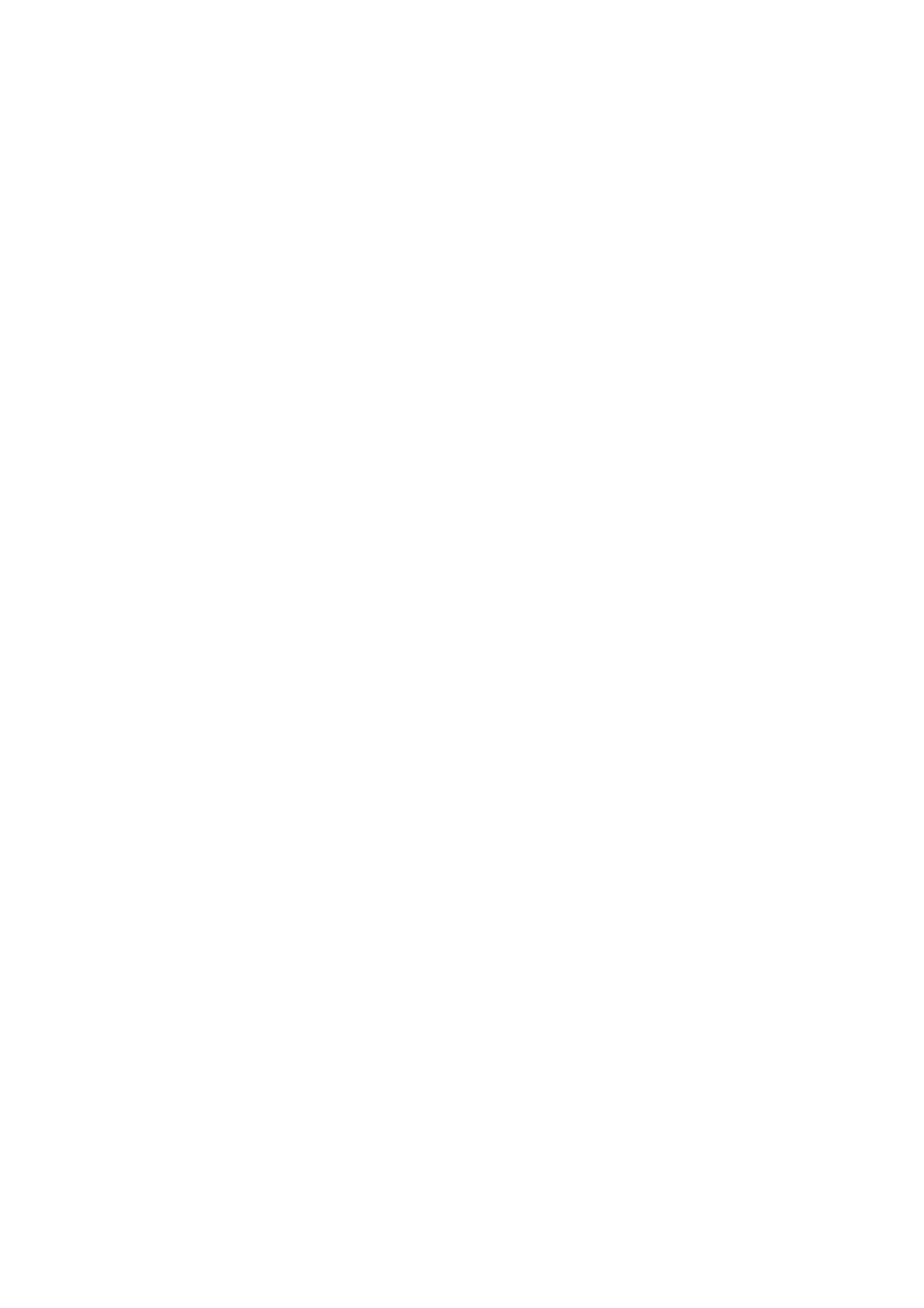# **Contents**

| $\mathbf{1}$   |  |
|----------------|--|
| $\overline{2}$ |  |
| 3              |  |
| 4              |  |
| 5              |  |
| 6              |  |
| $\overline{7}$ |  |
| 8              |  |
| 9              |  |
| 10             |  |
| 11             |  |
| 12             |  |
| 13             |  |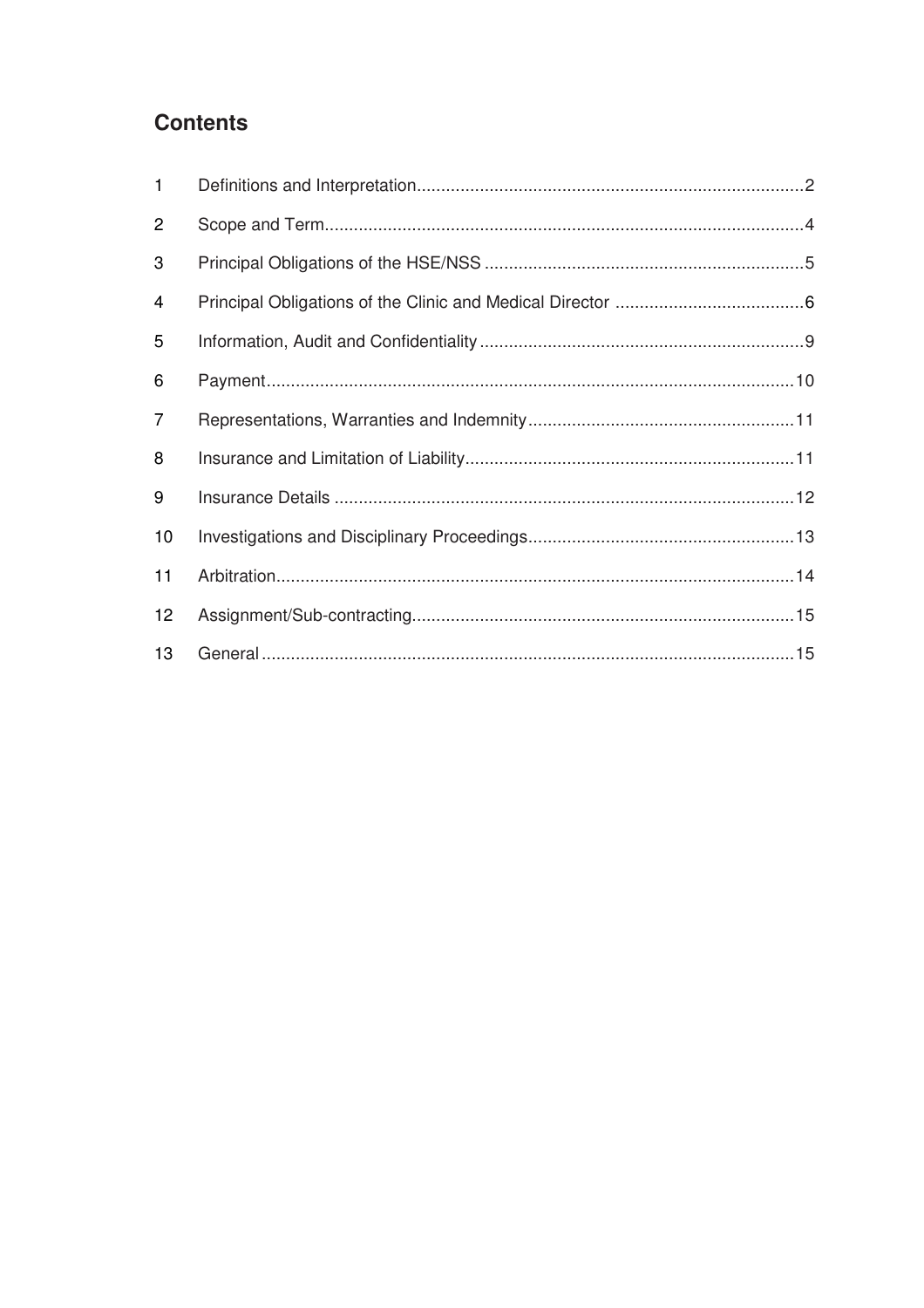#### **THIS CONTRACT** is made **BETWEEN**

- (1) **THE HEALTH SERVICE EXECUTIVE (HSE) NATIONAL SCREENING SERVICE (NSS)** (the **"HSE/NSS"**); and
- (2) **THE CLINIC IN A PRIMARY CARE SETTING** (the **"Clinic"**).

#### **BACKGROUND**

- (A) The HSE National Screening Service (NSS) is part of the Health and Wellbeing Division of the Health Service Executive (HSE) and encompasses BreastCheck – The National Breast Screening Programme, CervicalCheck – The National Cervical Screening Programme, Bowelscreen – The National Bowel Screening Programme and Diabetic RetinaScreen – The National Diabetic Retinal Screening Programme.
- (B) The HSE/NSS wishes to engage Medical Directors to carry out cervical screening tests in the Primary Care Setting on Eligible Clients and to submit those tests for screening to a laboratory (or laboratories) designated by the HSE/NSS.
- (C) The Clinic and its Medical Director have represented to the HSE/NSS that they (and any person such as locum doctors, nurses acting under his or her supervision and control in carrying out tests pursuant to this Contract) are fully registered with an appropriate professional body, have the Requisite Insurances in place and are competent to supply the Cervical Screening Services.
- (D) In reliance upon these representations and the Medical Director's skill, knowledge and expertise in the practice of general medicine, the HSE/NSS wishes to engage the Clinic in accordance with the terms and subject to the conditions set out below and the Clinic accepts this engagement.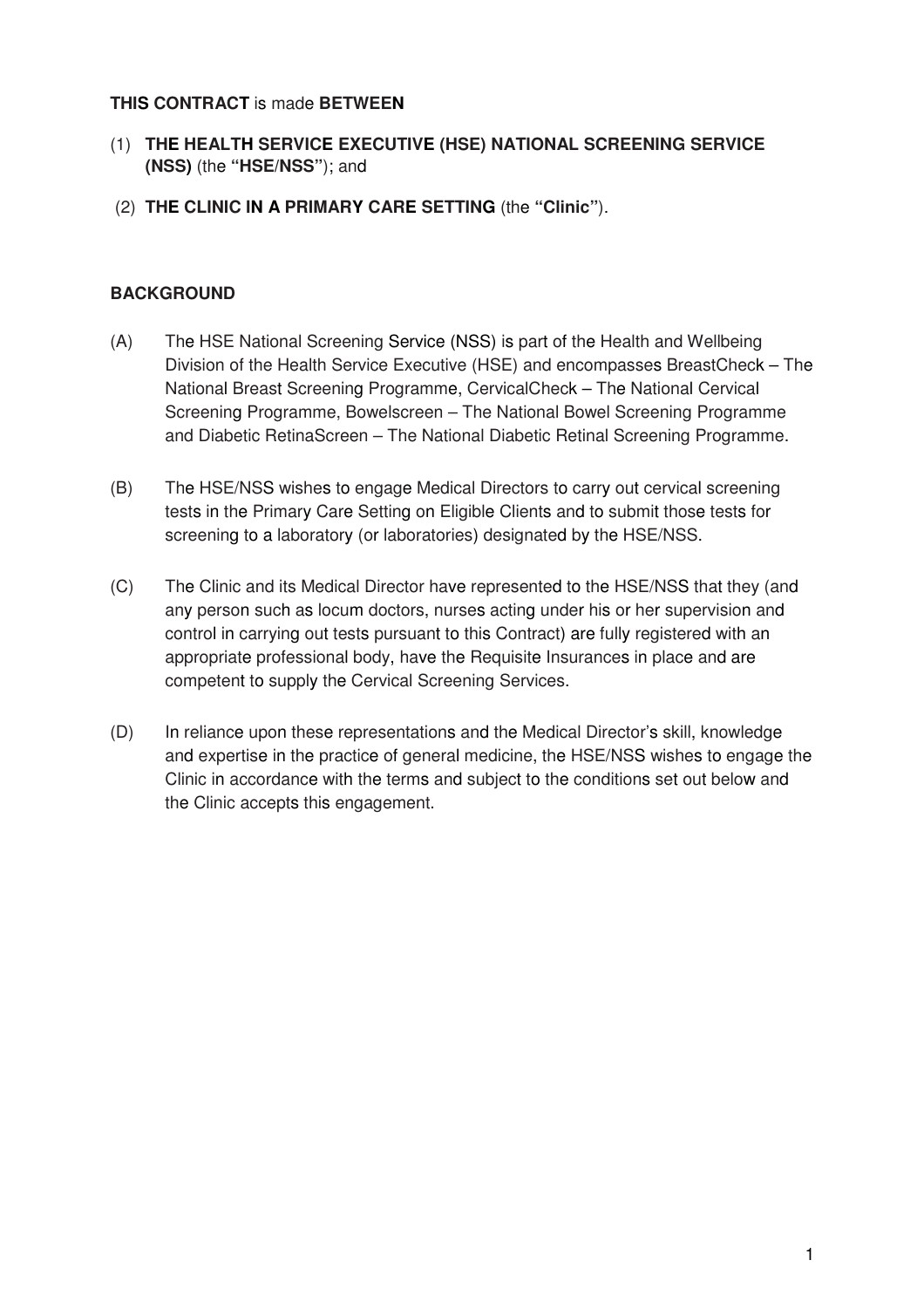## **IT IS HEREBY AGREED AS FOLLOWS:**

#### **1. Definitions and Interpretation**

1.1 In this Contract (including the recitals above) the following words and phrases shall have the following meanings unless the context requires otherwise:

**"Cervical Screening Form"** means a form (in a format prescribed by the HSE/NSS) to be completed in respect of (and signed by) an Eligible Client in order to participate in the Programme;

**"Cervical Screening Service**" means a cervical screening service to be provided by the Clinic's Medical Director (and/or Qualified Persons registered with the Medical Director) in accordance with the terms of this Contract (including NSS Guidelines for Quality Assurance in Cervical Screening) comprising essentially the following elements:

- − the conduct of a Screening Test and the taking of a Sample from an Eligible Client; and
- the provision of the Screening Test Sample to a Designated Laboratory's collection point in Ireland, and
- providing the Screening Test results to Eligible Clients and (where necessary) providing follow up and counselling services to Eligible Clients; and
- − (where necessary) the referral of Eligible Clients to other medical practitioners, or to colposcopy services,
- and any other services agreed by the Parties from time to time;

**"Confidentia**l **Information**" means any information disclosed by one party to the other party pursuant or in relation to this Contract in any form that is marked "Confidential," "Company Secret," or disclosed under circumstances that reasonably indicate that the information is confidential. Confidential Information may also include information disclosed orally by one party to the other party pursuant to this Contract under circumstances that reasonably indicate that the information is confidential;

**"Contract**" means this agreement and any schedules or appendices thereto;

**"Designated Laboratory**" means such laboratory or laboratories as may be designated by the HSE/NSS from time to time to process Screening Test Samples taken pursuant to this Contract;

**"Eligible Client**" means any woman, resident in Ireland, who meets the age and screening history criteria of the published Eligibility Framework for Cervical Screening and who attends with a Medical Director (or a Qualified Person) registered with the screening programme either at the invitation of the HSE/NSS or at such permitted intervals as may be advised by the HSE/NSS to the Clinic in accordance with Programme policy;

**"Fee**" means the fee referred to in clause 6.1;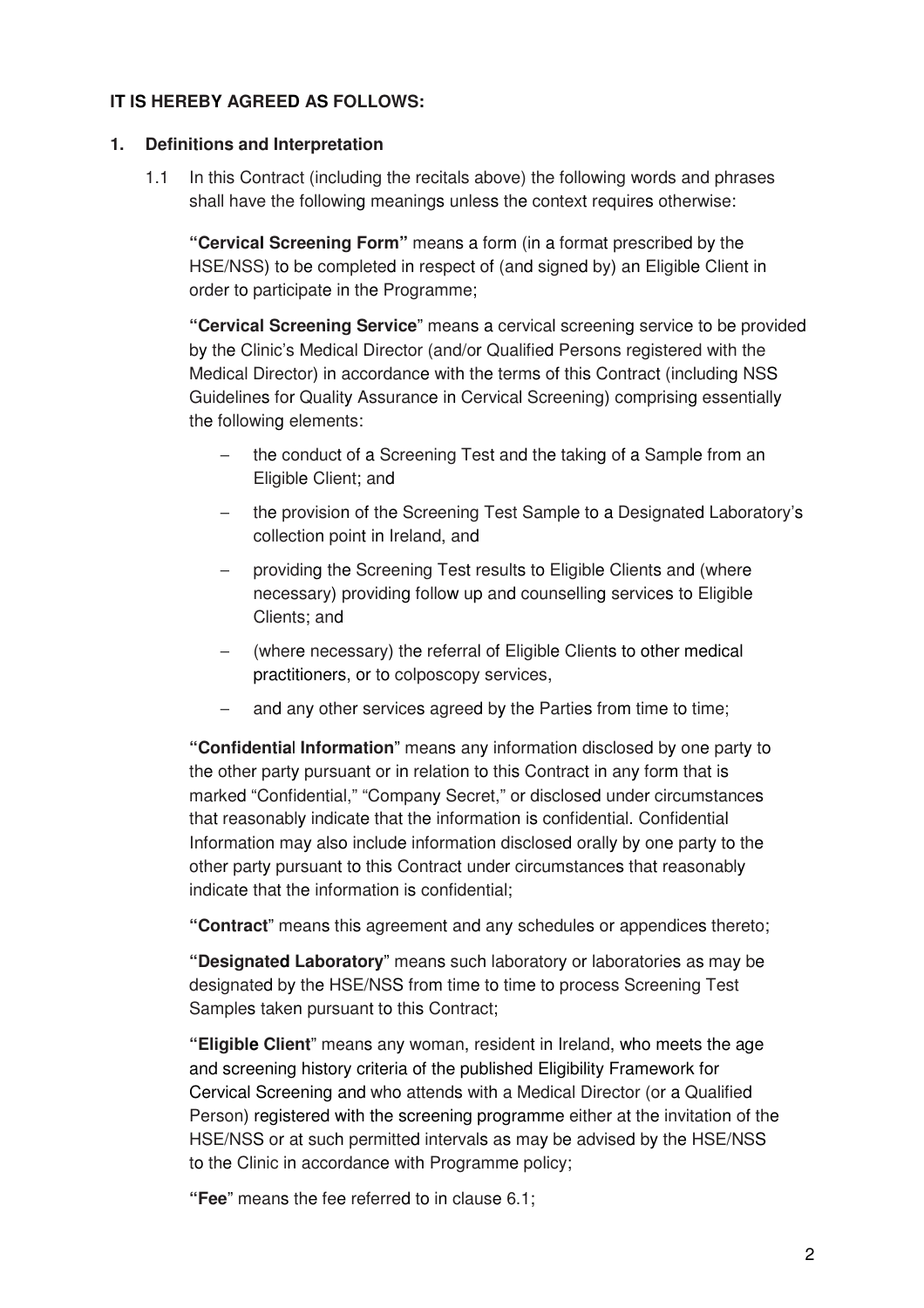**"Good Medical Practice**" means the exercise of that degree of skill, diligence, prudence and foresight which would ordinarily be expected from a skilled and experienced Medical Practitioner engaged in providing services similar to the Cervical Screening Services;

**"IMO**" means the Irish Medical Organisation;

**"Ireland**" means the island of Ireland excluding Northern Ireland;

**"National Cervical Screening Programme**" or the **"Programme**" means a national population based cervical screening programme operated by the National Screening Service including the following elements: a population register, a system for inviting women to make appointments for screening and/or issuing direct appointments, contracts with doctors and clinics for direct access by eligible women, designated accredited sample analysis laboratories, a screening results/history register, a referral pathway for colposcopy and further treatment, quality assurance and audit processes, marketing and screening promotion, public information materials, a national screening information line, programme performance evaluation and analysis, and an annual report;

**"NSS Guidelines for Quality Assurance in Cervical Screening**" means the manual produced through a collaborative process undertaken between representatives of each step of the cervical screening process: Programme Administration, Cervical Screening settings including Primary Care, Cytopathology, HPV Testing, Colposcopy and Histopathology; it is equivalent in meaning to the NCSS Guidelines for Quality Assurance in Cervical Screening;

**"Parties**" means the HSE/NSS and the Clinic and **'Party**' shall be construed accordingly;

**"Primary Care Setting**" means the setting within a health care system (usually in the patient's own community) in which the first contact with a health professional occurs and excludes secondary care equivalent services;

**"Professional Services Withholding Tax**" means a tax deducted from payments made by certain bodies in respect of professional services. Professional Services, under the Taxes Consolidation Act 1997, includes a service of a medical, dental, pharmaceutical, optical, aural or veterinary nature. The rate at which Professional Services Withholding Tax is deducted is the standard rate of income tax in force at the date on which the payment is made;

**"Qualified Person**" means a person listed as such on a Registration Form by the Medical Director and deemed by the Medical Director to be suitable, competent and qualified to carry out Cervical Screening Tests under the Programme;

**"Registration Form**" means the registration form completed and signed by the Clinic (Medical Director and Clinic Manager) in order to enter this Contract and participate in the Programme;

**"Requisite Insurances**" means those insurances referred to in Clauses 8 and 9;

**"Screening Test Sample**" means a liquid based cytology sample taken by a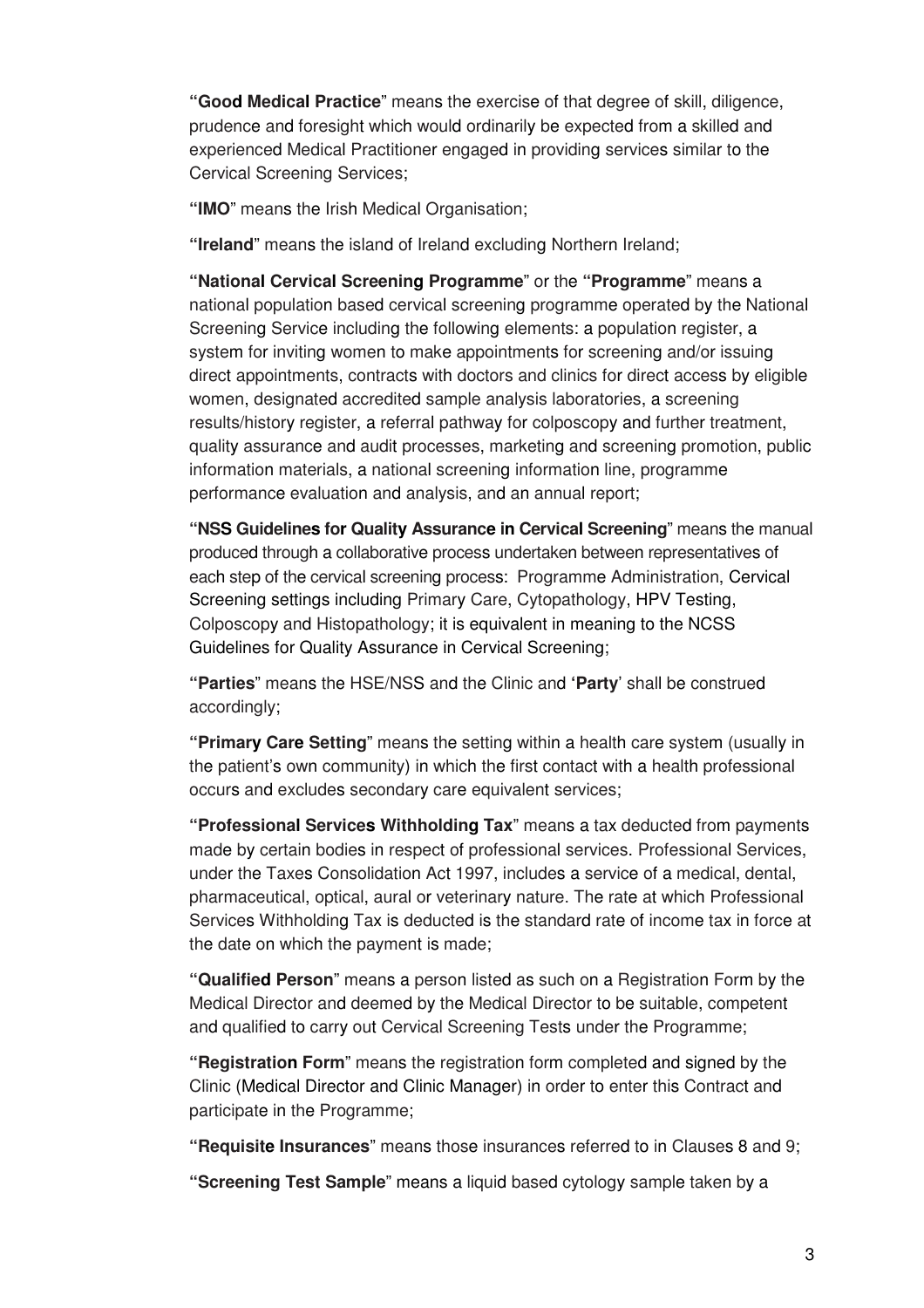Medical Director or a Qualified Person in the course of a Cervical Screening Test;

**"Screening Test**" means a cervical screening test carried out by a Medical Director or a Qualified Person pursuant to this Contract and in accordance with NSS Guidelines for Quality Assurance in Cervical Screening;

**"Working Days**" means any day other than a Saturday or Sunday or bank or public holiday in Ireland; and

**"Year**" means a period of twelve calendar months.

- 1.2 In this Contract:
	- (a) unless the context otherwise requires all references to a particular Clause, paragraph or Appendix shall be a reference to that Clause, paragraph or Appendix, in or to this Contract as the same may be amended from time to time pursuant to this Contract;
	- (b) a table of contents and headings are inserted for convenience only and shall be ignored in construing this Contract;
	- (c) unless the contrary intention appears words importing the masculine gender shall include the feminine and vice versa and words in the singular include the plural and vice versa;
	- (d) unless the contrary intention appears words denoting persons shall include any individual, partnership, company, corporation, joint venture, trust, association, organisation or other entity, in each case whether or not having separate legal personality;
	- (e) reference to the words "include" or "including" are to be construed without limitation to the generality of the preceding words; and
	- (f) reference to any statute or regulation includes any modification or reenactment of that statute or regulation.

#### **2. Scope and Term**

- 2.1 The HSE/NSS hereby appoints the Clinic to provide Cervical Screening Services for the term of this Contract in a Primary Care Setting. The HSE/NSS reserves the right to appoint other medical practitioners to provide Cervical Screening Services also. The Clinic hereby agrees to provide the Cervical Screening Services in consideration for payment of the Fees and subject to the terms and conditions set out in this Contract.
- 2.2 The Cervical Screening Services may only be provided by the Medical Director or, on the Medical Director's behalf, by other Qualified Persons. It is the responsibility of the Medical Director to ensure that all Qualified Persons are registered with a relevant professional body (which in the case of doctors, shall be the Irish Medical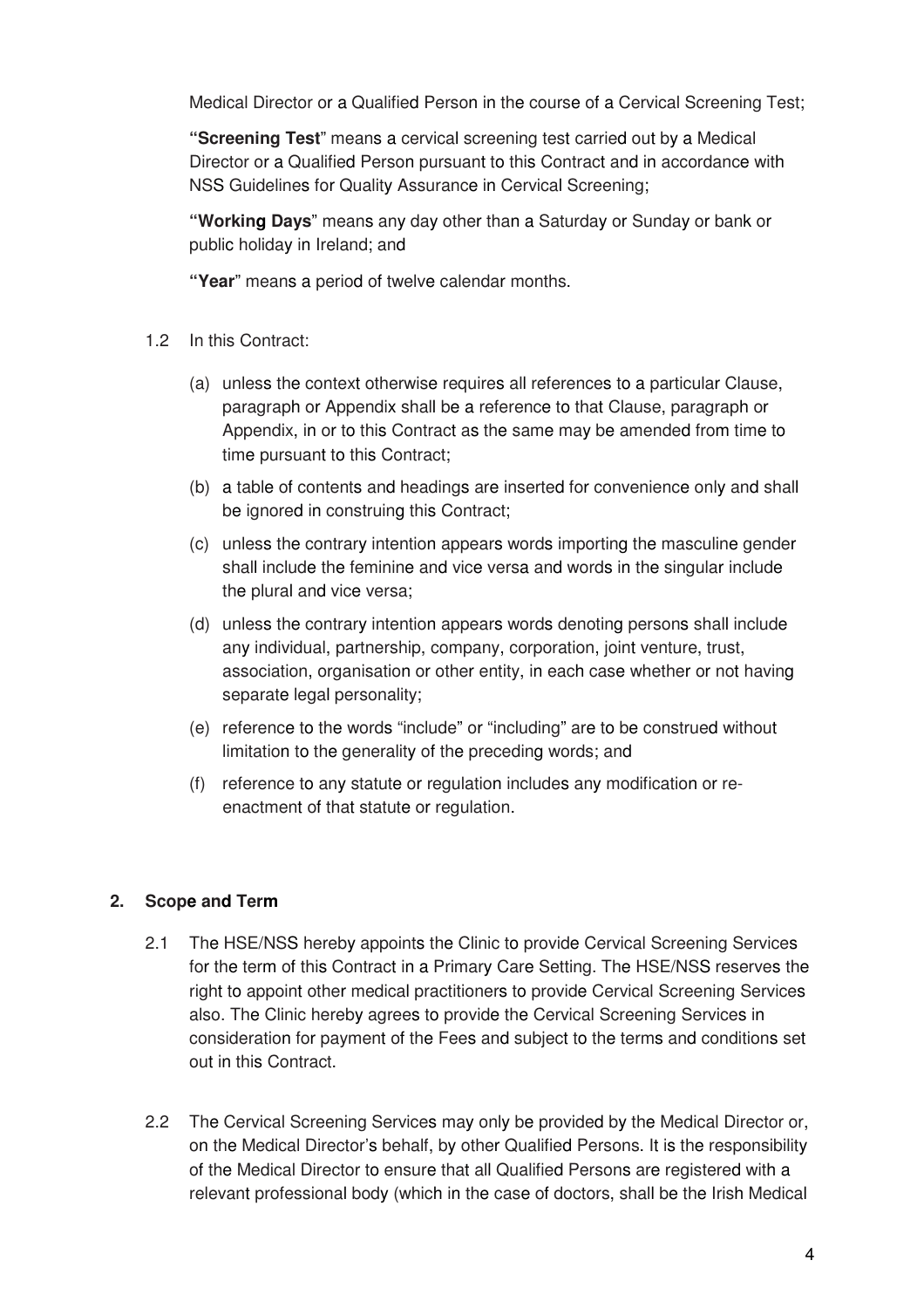Council and in the case of nurses, shall be the Nursing and Midwifery Board of Ireland) and have the requisite insurance cover in accordance with Clauses 8 and 9.

2.3 This Contract shall come into force on the date of receipt by the Clinic of a copy of the Acceptance of Contract Form duly signed by a representative of the HSE/NSS and shall, unless terminated earlier in accordance with the provisions herein, continue in force until 31 July 2020. Nothing in this Contract precludes the renewal of this Contract or its replacement by a successor or alternative contract although any such renewal or replacement shall be subject to the approval of the HSE/NSS and of the Clinic.

# **3. Principal Obligations of the HSE/NSS**

The HSE/NSS shall:

- 3.1 (at its own expense) procure or provide to the Clinic disposable speculae and Screening Test kits, each comprising a vial, brush and packaging, solely for the use in provision of Cervical Screening Services under this Contract and not for any other purpose;
- 3.2 provide the Clinic with relevant literature (including Cervical Screening Forms) in relation to the Programme, for distribution to Eligible Clients and potential Eligible Clients;
- 3.3 facilitate (at the Clinic's expense) cervical screening training to the Medical Director and Qualified Persons who request same;
- 3.4 list the Medical Director (and Qualified Persons registered and indicated by the Clinic) and relevant contact and access details (as provided on the Registration Form or as otherwise notified to the HSE/NSS) on a website operated by the HSE/NSS;
- 3.5 appoint an Access Officer as described in the Disability Act, 2005 to facilitate cervical screening services for women with special needs;
- 3.6 invite Eligible Clients to participate in the Programme, both initially, and thereafter, at intervals recommended by the Designated Laboratory and the HSE/NSS;
- 3.7 use reasonable endeavours to procure the return of results from the Designated Laboratory to the Medical Director in a timely fashion; and
- 3.8 use reasonable endeavours to procure the return of results from the Designated Laboratory to the Medical Practitioner in electronic format via the National Healthlink system; and
- 3.9 provide access to support for the Clinic and the Medical Director to facilitate a self assessment of adherence to quality standards described in NSS Guidelines for Quality Assurance in Cervical Screening.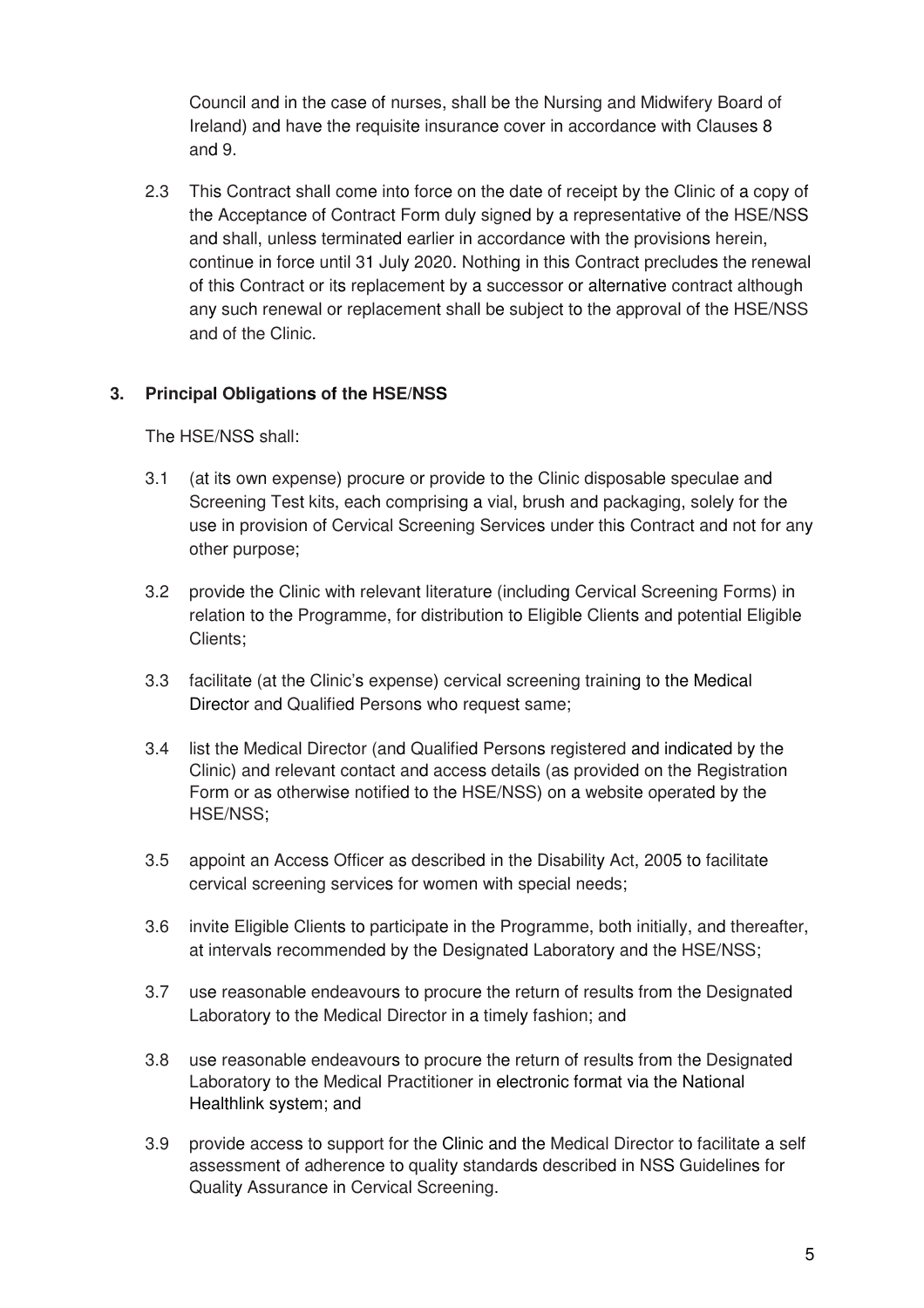#### **4. Principal Obligations of the Clinic and Medical Director**

- 4.1 The Clinic and Medical Director agree:
	- (a) to accommodate any Eligible Client by arranging an appointment for Cervical Screening Services with the Medical Director or a Qualified Person as early as reasonably possible;
	- (b) to provide the Cervical Screening Services (and ensure that any Qualified Persons provides the Cervical Screening Services) in strict accordance with the terms of this Contract and in particular, but without limiting the foregoing, with NSS Guidelines for Quality Assurance in Cervical Screening and Good Medical Practice.
	- (c) that the Medical Director or Qualified Person shall ensure that every reasonable effort is made to manage the screening expectations of Eligible Clients by understanding and explaining both the benefits and limitations of cervical screening;
	- (d) that the Medical Director or Qualified Person shall ensure that each Eligible Client provides her informed consent in accordance with Programme policy regarding their participation in the Programme for every Screening Test;
	- (e) that the Medical Director or Qualified Person shall ensure that all identifying details to accurately identify the Eligible Client and all relevant information related to her screening history are recorded at the time of the Screening Test on the Cervical Screening Form;
	- (f) to provide Screening Test Samples and associated Cervical Screening Forms only to such Designated Laboratory's or Designated Laboratories' collection point(s) in Ireland as the HSE/NSS may determine from time to time and within 5 Working Days of conducting the Screening Test and to cooperate fully with any such laboratory or laboratories;
	- (g) that, on receipt of results from a Designated Laboratory which recommend the referral of an Eligible Client to a colposcopy clinic, the Medical Director or Qualified Person shall refer that Eligible Client in a timely manner in accordance with NSS Guidelines for Quality Assurance in Cervical Screening;
	- (h) that, in conducting the Screening Tests, the Medical Director and all Qualified Persons shall comply with any relevant EU sterilisation standards for equipment;
	- (i) to ensure that the results of Screening Tests and any management recommendations offered by a Designated Laboratory are provided to Eligible Clients and followed up by the Medical Director and/or a Qualified Person and Eligible Clients are given such advice and guidance as they may require;
	- (j) where the Medical Director and/or a Qualified Person is advised by a Designated Laboratory that an Eligible Client requires further investigation, that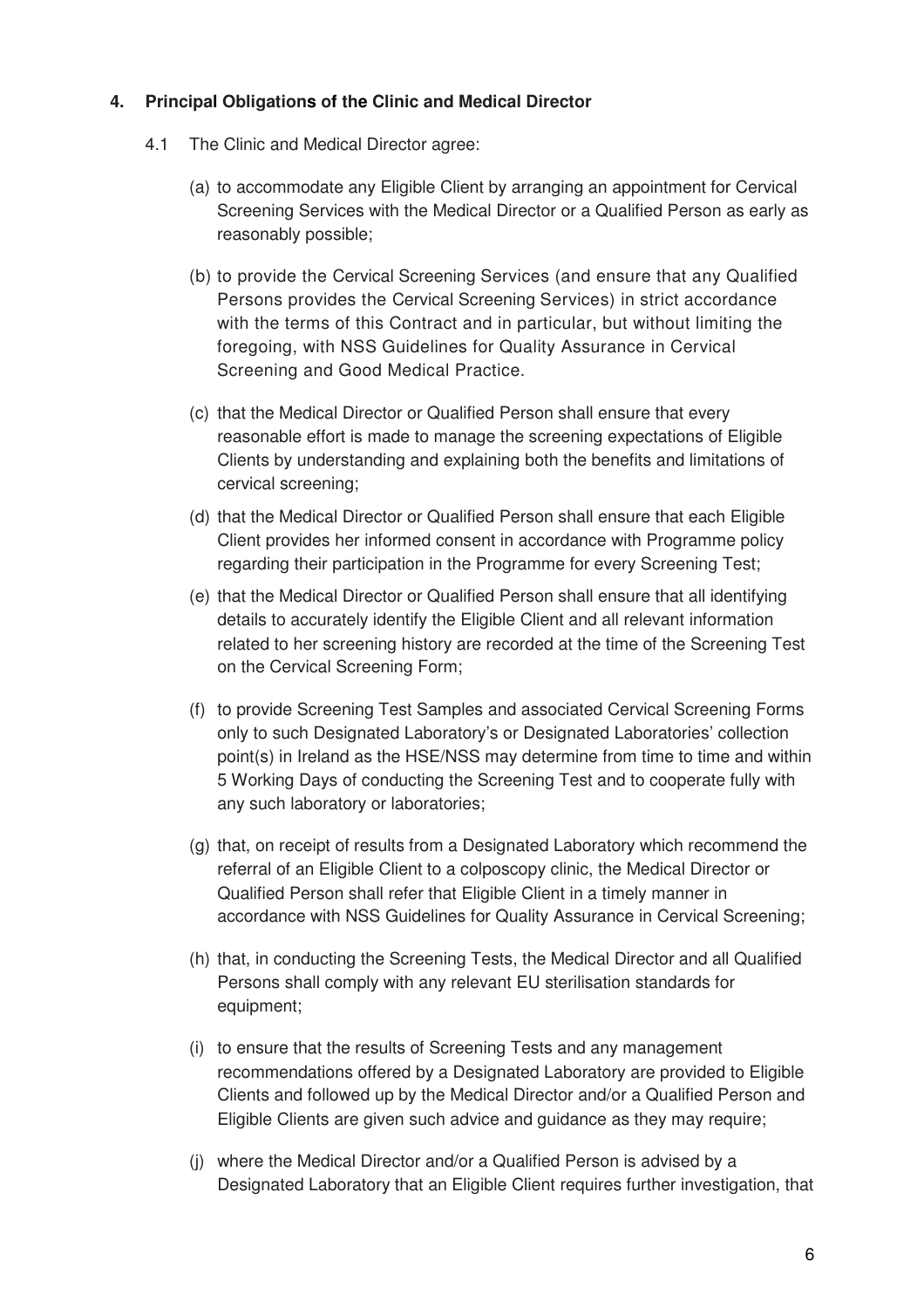Medical Director or Qualified Person must make every effort to contact that person and advise them as to the further investigation that is required as soon as possible;

- (k) to provide counselling to an Eligible Client, if required by her, following receipt of Screening Test results;
- (l) to inform the HSE/NSS of those women in the target screening population who would meet the criteria to be excluded from the Programme (i.e. death or absence of cervix etc), as advised by the HSE/NSS from time to time, and inform the HSE/NSS of the reason for a woman's exclusion, if that woman consents to the HSE/NSS being given such information. Such information will be provided in accordance with relevant data protection requirements;
- (m) to act (and ensure that any Qualified Person acts) in a thoroughly competent and efficient manner and in the best interests of Eligible Clients, the HSE/NSS and the Programme in general and so as to give any such persons the full and complete benefit of the Medical Director's (or Qualified Person's) clinical experience and expertise;
- (n) to ensure that the Cervical Screening Services are provided in accordance with any reasonable safety and security requirements of the HSE/NSS, as notified to the Clinic from time to time;
- (o) to generally promote the Programme within the primary care area and population;
- (p) that the Medical Director or Qualified Person acknowledges that, from initial invitation, through screening and treatment every individual involved in every step of the screening process must adhere to the highest standards set by the Programme and that whereas no screening test is 100 per cent accurate, the parties must ensure that the service delivered to women in Ireland is one in which they can have confidence:
- (q) that the Medical Director or Qualified Person will respond to, investigate where necessary and provide information requested by the HSE/NSS as part of the cervical cancer clinical audit process within the quality assurance framework of the Programme;
- (r) to inform the HSE/NSS promptly and in writing of any of the following:
	- (i) the retirement of the Medical Director or any Qualified Person;
	- (ii) the Clinic, Medical Director or any Qualified Person ceasing to provide Cervical Screening Services;
	- (iii) the Clinic, Medical Director or any Qualified Person's failure to obtain or loss of:
		- (A) any of the Requisite Insurances; and/or
		- (B) full registration with a relevant professional body; and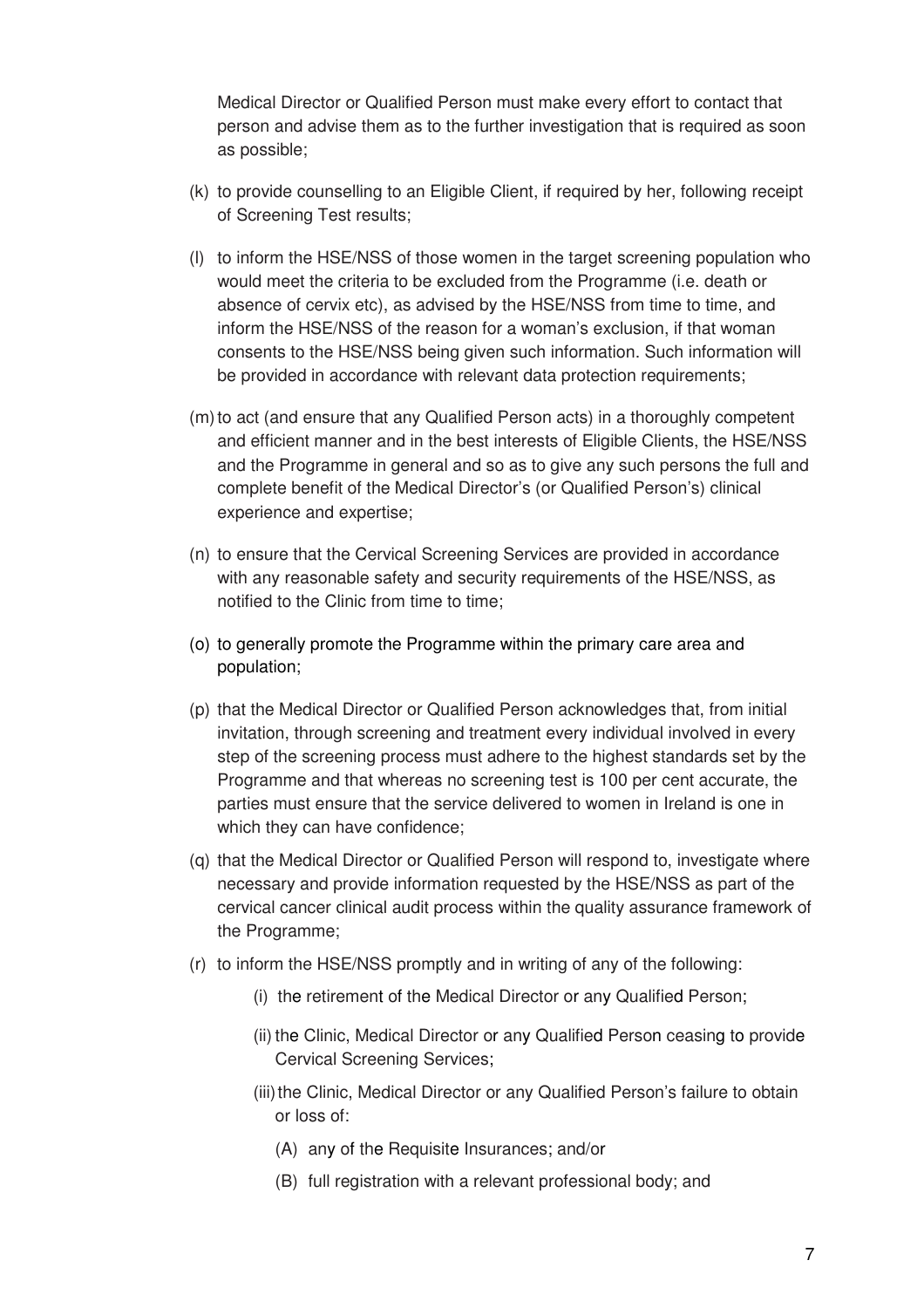- (iv) any complaints, claims or legal correspondence of which the Clinic, Medical Director or Qualified Person receives notice and which relate to the performance of the Cervical Screening Services;
- (s) to provide all personnel, equipment, facilities, materials, services and other resources necessary or appropriate for the safe, full and proper performance of the Cervical Screening Services in accordance with NSS Guidelines for Quality Assurance in Cervical Screening;
- (t) that prior to commencing cervical screening services as part of the Programme, new contracting Medical Practitioners and new registering Qualified Persons should undertake and complete a module on cervical screening provided by the HSE/NSS (online, e-learning-based);
- (u) to endeavour to attend a CervicalCheck screening training course during the first three to five years following contract start/registration (NSS Guidelines for Quality Assurance in Cervical Screening) and procure the attendance of Qualified Persons on clinical updates and training programmes approved by the HSE/NSS (at his/her own expense);
- (v) at the request of the HSE/NSS, to provide the HSE/NSS promptly with evidence that the Medical Director and any Qualified Persons are fully registered with the relevant professional body and all Requisite Insurances are in place;
- (w) to comply with all relevant laws and statutory regulations relating to the provision of the Cervical Screening Services, including without limitation all relevant health and safety and data protection legislation;
- (x) to ensure that Qualified Persons are made aware of and comply with all relevant provisions of this Contract; and
- (y) to remain registered with the Irish Medical Council and to ensure that all Qualified Persons registered by the Medical Director remain registered with the Irish Medical Council or Nursing and Midwifery Board of Ireland, as appropriate.
- 4.2 The Clinic and the Medical Director recognise the importance for the HSE/NSS to be forewarned of any developments that may have an adverse effect on their ability to meet obligations under this Contract. The Clinic shall promptly notify the HSE/NSS in writing of any changes to its business or practice which the Clinic reasonably believes would affect materially the provision of the Cervical Screening Services.
- 4.3 The Clinic shall at all times during the term of this Contract comply with all reasonable requests of the HSE/NSS or the HSE/NSS authorised agents or nominees relating to the Clinic and Medical Director's obligations under this Contract.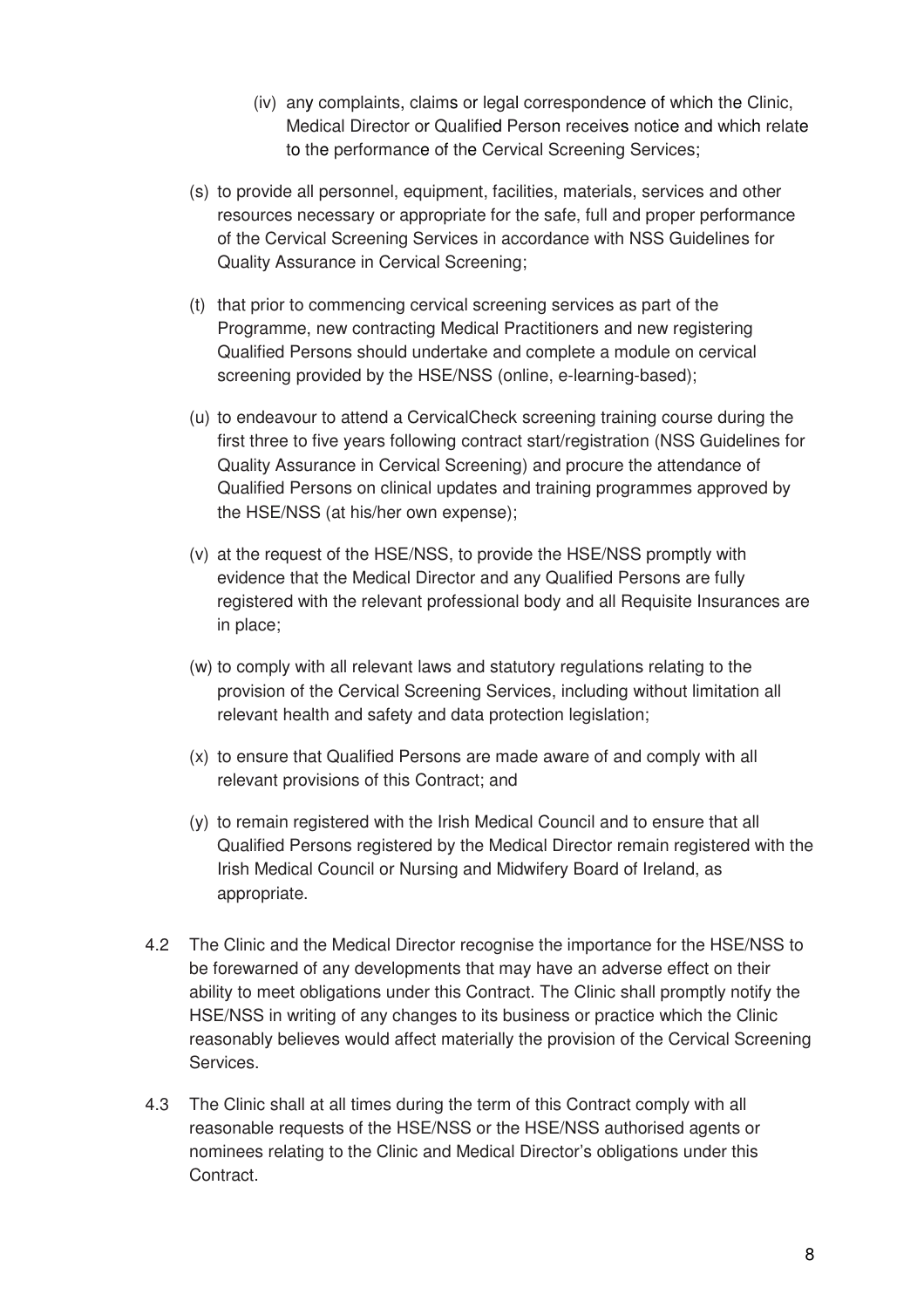4.4 In the event that the annual unsatisfactory or inadequate reporting rate of the Medical Director or Qualified Person under this Contract exceeds that established in the NSS Guidelines for Quality Assurance in Cervical Screening, the HSE/NSS may require the Medical Director or Qualified Person to undergo remediation and/or retraining (at the Clinic's cost).

### **5. Information, Audit and Confidentiality**

- 5.1 The Clinic shall keep adequate records of all matters relating to the Cervical Screening Services and the Clinic shall on the request of the HSE/NSS supply copies of such records to the HSE/NSS within fourteen (14) days of receipt of such a request. Such information will be supplied in accordance with relevant data protection requirements.
- 5.2 By virtue of the Cervical Screening Services supplied under this Contract, each party may have access to and/or otherwise become aware of Confidential Information of the other party. The parties agree that any Confidential Information obtained from, or relating to, the other party, its servants or agents, is and shall remain the property of such party. The parties shall treat as confidential and neither party (nor its staff, agents or sub-contractors) shall disclose, or use, the Confidential Information of the other party, except to the extent necessary for the performance of this Agreement.
- 5.3 The provisions of clause 5.2 shall not apply to Confidential Information which:
	- (a) is in or becomes part of the public domain (otherwise than by breach of this Contract);
	- (b) was in the lawful possession of the recipient prior to disclosure under this Contract and was not unlawfully obtained, either directly or indirectly;
	- (c) is lawfully disclosed to the recipient by a third party, without restriction on disclosure; or which is independently developed by the recipient, without dependence on, or reference to, such Confidential Information;
	- (d) is required to be disclosed by law or final mandatory order of a court or other competent authority, provided always that, the party whose Confidential Information is to be disclosed is promptly notified of such a requirement and afforded a reasonable opportunity to seek relief therefrom, where available;
	- (e) is required to be disclosed to the parties professional advisors, provided that such disclosure is to the extent necessary for such advisors to carry out their professional duties and upon conditions of confidentiality, no less onerous than set out in this clause 5.2; or
	- (f) is released from the provisions of clause 5.2, by the prior written consent of the party to which it relates.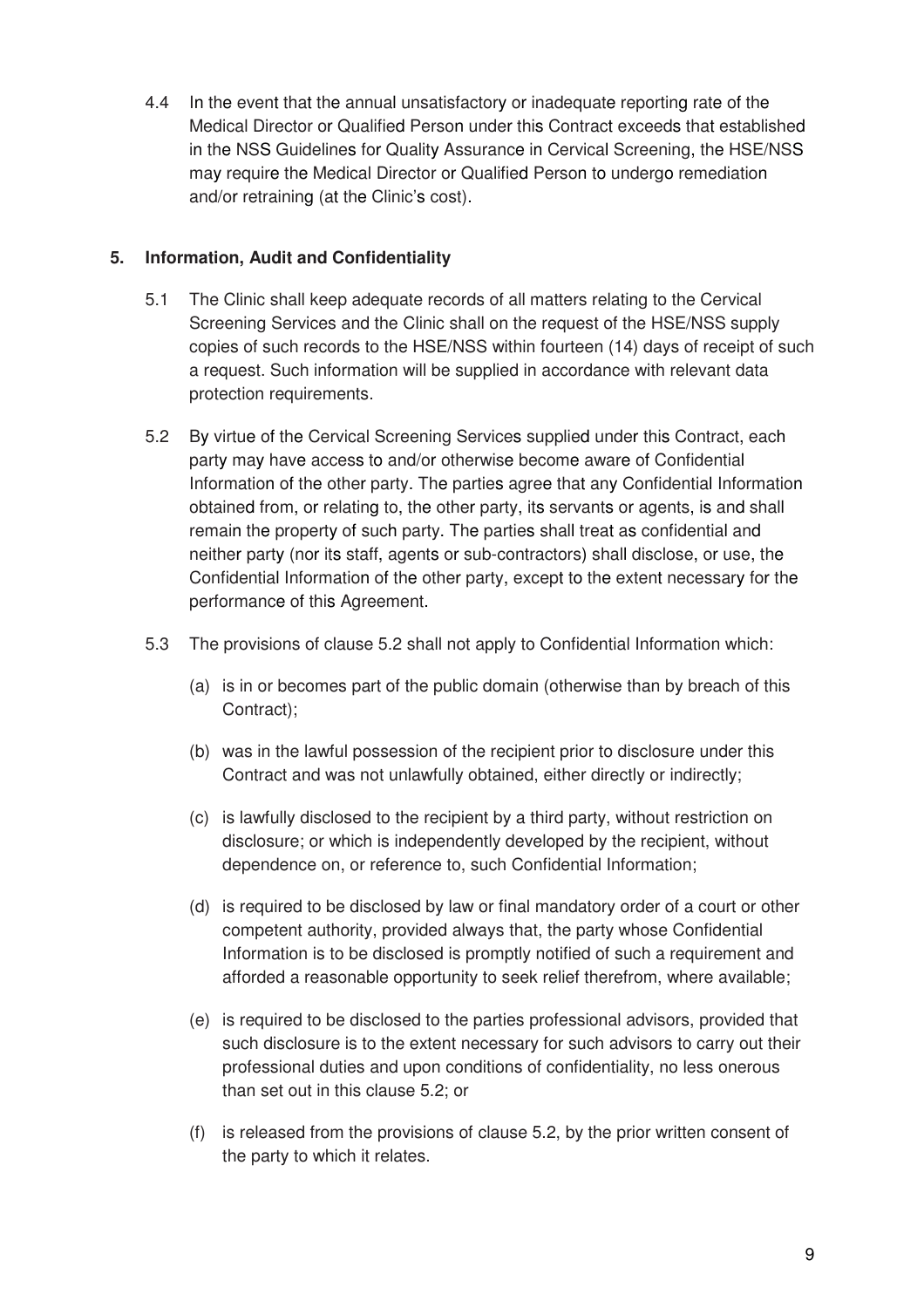## **6. Payment**

- 6.1 With effect from 1 Nov 2010 the HSE/NSS shall pay the Clinic a single fee of forty nine euro and ten cents ( $\epsilon$ 49.10) per Eligible Client (the "Fee") in consideration for the Cervical Screening Service (including, where necessary, all elements of the definition thereof – i.e. testing, providing sample to Designated Laboratory, advising the Eligible Client of screening results, following up and counselling the Eligible Client and referring the Eligible Client to colposcopy services if recommended) being provided to an Eligible Client by the Clinic's Medical Director and/or any Qualified Person acting under his or her supervision and control, in accordance with this Contract.
- 6.2 Changes to the Fee provided in 6.1 may be made from time to time by order of the Government (Minister). Any changes in the Fee amount will be communicated to the Clinic.
- 6.3 The Clinic shall not charge or impose any additional fee on the Eligible Client for the Cervical Screening Service.
- 6.4 The HSE/NSS shall not pay any Fee where the Cervical Screening Service is provided to a woman who is not an Eligible Client (for example, where she is tested or seeks to be tested otherwise than at the invitation of the HSE/NSS or at permitted intervals advised by the HSE/NSS in accordance with Programme policy in the published Eligibility Framework for Cervical Screening).
- 6.5 Fees shall be paid to the Clinic at monthly intervals in arrears following notification to the HSE/NSS by the Designated Laboratory that it has received a Screening Test Sample (taken by the Clinic's Medical Director or a Qualified Person) and a Cervical Screening Form relating to an Eligible Client.
- 6.6 Payment shall be made in euro by electronic transfer to the bank account identified by the Clinic on the Registration Form (or otherwise notified by the Clinic in writing).
- 6.7 Payment by the HSE/NSS shall be without prejudice to any claims or rights which the HSE/NSS may have against the Clinic and shall not constitute any admission by the HSE/NSS as to the performance by the Clinic of its obligations hereunder.
- 6.8 The Clinic shall provide a tax clearance certificate to the HSE/NSS in the event that payments under this Contract total €10,000 or more in any 12 month period.
- 6.9 Professional Services Withholding Tax shall be deducted at the standard rate from any payments made by the HSE/NSS pursuant to this Contract unless proof of exemption is obtained.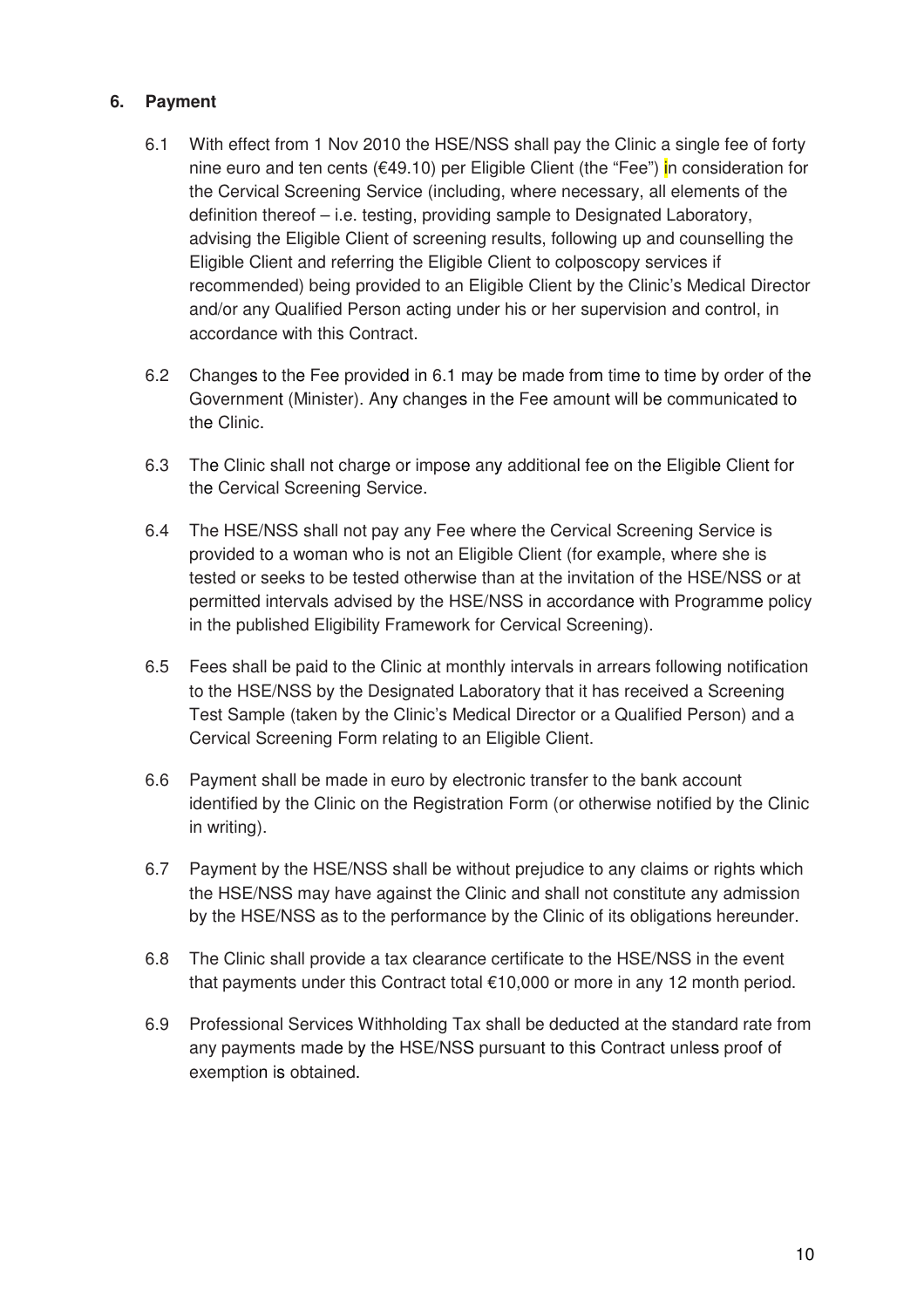# **7. Representations, Warranties and Indemnity**

- 7.1 The Clinic and Medical Director represent and warrant to the HSE/NSS that:
	- (a) they have full capacity, expertise and all necessary authorisations, licences and consents to enter into and to perform the Cervical Screening Services and other duties and obligations in accordance with this Contract;
	- (b) the Medical Director is (and all Qualified Persons are) experienced in providing services comparable in type, scope, complexity and purpose to the Cervical Screening Services and that he/she has exercised and will continue to exercise in the performance of the Cervical Screening Services that standard of skill, care and diligence reasonably expected of a properly qualified medical practitioner experienced in providing services comparable in type, scope, complexity and purpose to the Cervical Screening Services;
	- (c) the Medical Director (and all Qualified Persons) shall perform the Cervical Screening Services in accordance with: (i) NSS Guidelines for Quality Assurance in Cervical Screening and (ii) Good Medical Practice;
	- (d) the Medical Director (and each Qualified Person) is fully registered with his/her relevant professional body; and
	- (e) the Clinic and Medical Director (and each Qualified Person) have or are covered by the Requisite Insurances.
- 7.2 The Clinic hereby agrees to defend and indemnify the HSE/NSS from any loss, liability, claim, or damage related to a claim against the HSE/NSS arising directly or indirectly as a result of any breach by the Clinic, Medical Director or any Qualified Person of any of the provisions of this Contract.

#### **8. Insurance and Limitation of Liability**

- 8.1 The Clinic and Medical Director shall at all times, for the purposes of this Contract (and for 3 years thereafter in respect of personal injury claims only and for 6 years thereafter in respect of contract claims only), maintain appropriate professional indemnity insurance with an indemnity insurance provider approved by the HSE/NSS. The Clinic (or Medical Director or any Qualified Person or the Clinic's employees, servants or agents) shall not be liable for any loss, damage, or injury or breach of contract or breach of statutory duty arising from or in connection with any negligent act or default or omission or breach of contract or from breach of statutory duty on the part of the Designated Laboratory (or a company engaged for the purposes of transporting the Screening Test Samples (if any)) or on the part of the HSE/NSS.
- 8.2 The HSE/NSS shall indemnify the Clinic in respect of any damages or costs arising from any claim or action by a third party and which arises directly from (a) any negligent act or default or omission of the HSE/NSS, its officers and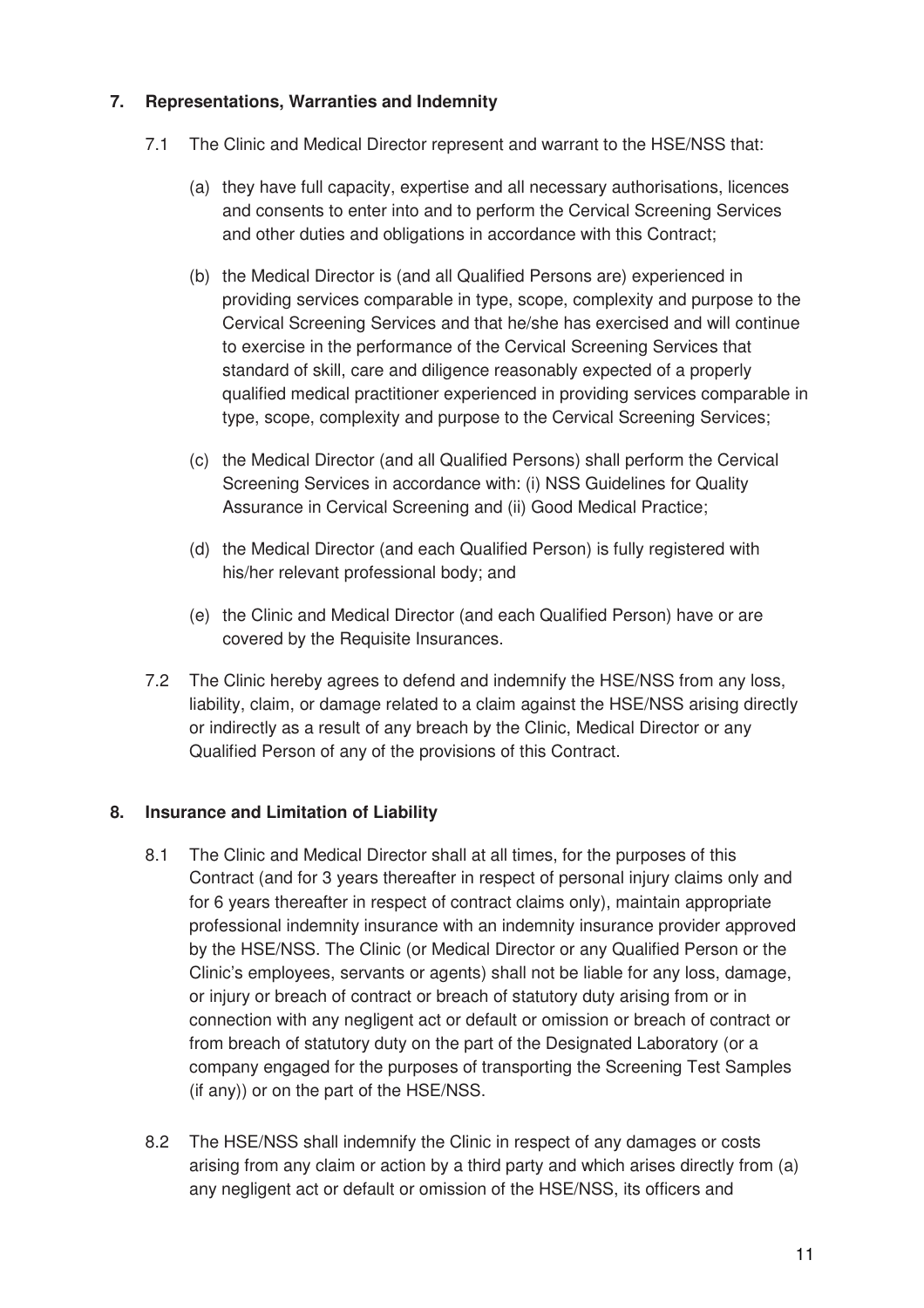employees pursuant to this Contract or (b) any breach of this Contract by the HSE/NSS, provided that the HSE/NSS shall conduct all negotiations in relation to any such claim or action and the Clinic, Medical Director or any Qualified Person shall not enter into any negotiations to settle or compromise such claim or action without the written consent of the HSE/NSS but shall provide all reasonable assistance to the HSE/NSS in relation to such claim or action. For the avoidance of doubt, the HSE/NSS shall not be required to indemnify the Clinic for any loss, damage or injury arising from any acts, omissions or defaults (including negligent acts, omissions or defaults) or any breach of contract or duty (or statutory duty) of any other person whatsoever (including any Designated Laboratory or any company engaged for the purposes of transporting the Screening Test Samples (if any)).

- 8.3 In no event shall either party be liable to the other party in any manner, under any theory of liability, whether in contract, tort (including negligence), breach of warranty or other theory, for any indirect, consequential, incidental, exemplary, punitive, statutory or special damages, including, without limitation, lost profits and loss of data, regardless of whether such party was advised of or was aware of the possibility of such damages.
- 8.4 The limitations on liability set forth in this agreement shall not exclude or limit either party's liability for fraud or for death or for personal injury arising from its negligence or for any other damage to the extent the same may not be excluded or limited as a matter of law.

#### **9. Insurance Details**

- 9.1 The Clinic and/or Medical Director undertake(s) and agrees to take out and maintain the following insurances with insurers approved by the HSE/NSS during the term of this Contract:
	- (a) Employer's liability insurance for an amount not less than €12,600,000 per annum; and
	- (b) Public liability insurance for an amount not less than  $E2,600,000$  per annum

(collectively, together with the insurance cover referred to in clause 8 above, the **"Requisite Insurances"**).

- 9.2 Where Qualified Persons are not covered by the Professional Indemnity Insurances taken out by the Clinic and/or Medical Director, the Clinic shall procure that such Qualified Persons take out their own equivalent Professional Indemnity Insurances during the term of this Contract.
- 9.3 The Clinic shall use its best endeavours to ensure that any such Requisite Insurance policies do not include any terms or conditions to the effect that any liability must be discharged before being able to recover from the insurers.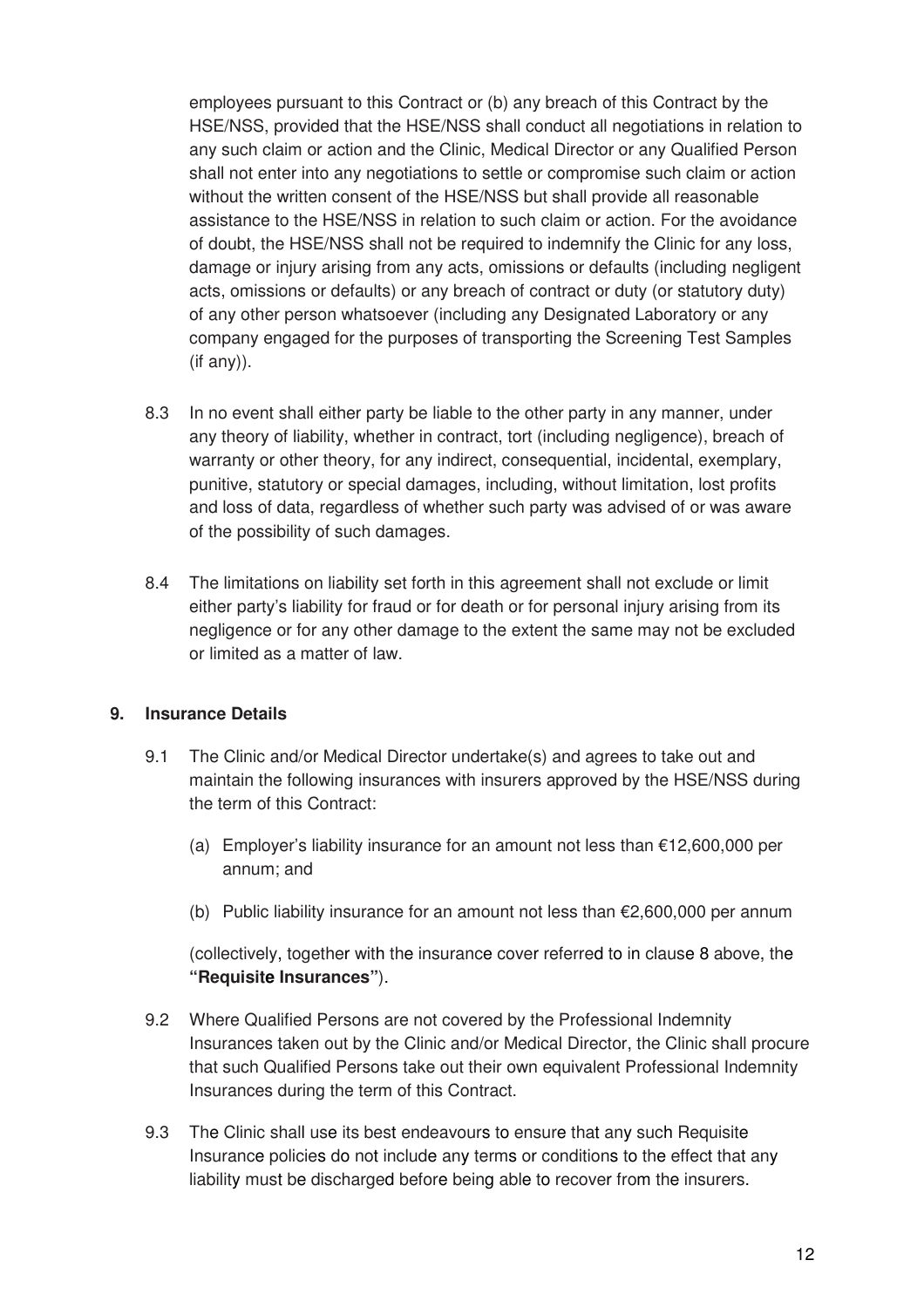- 9.4 The Clinic shall be liable to pay the full amount of any deductibles or excess amounts payable under any of the Requisite Insurance policies in the event of a claim pursuant to this Agreement.
- 9.5 Neither failure to comply nor full compliance with this clause 9 shall limit or relieve the Clinic of its liabilities, duties and obligations under this Contract.
- 9.6 The provisions of this Clause 9 shall survive the termination of this Contract for whatever reason.

#### **10. Investigations and Disciplinary Proceedings**

- 10.1 Upon becoming aware of any complaints, claims or legal correspondence relating to the performance of the Cervical Screening Services, the Clinic shall immediately conduct a full and comprehensive internal investigation into such complaint, claim or legal correspondence. The HSE/NSS may appoint a formal investigation team to investigate any complaints, claims or legal correspondence relating to the Cervical Screening Services and the Clinic shall co-operate fully with any such team. The HSE/NSS may suspend the provision of the Cervical Screening Services for the duration of such investigation without liability or compensation to the Clinic, Medical Director or any Qualified Persons.
- 10.2 Where the HSE/NSS has reason to believe that the care or well-being of any Eligible Client is being or has been placed at risk or that the Clinic is in material breach of any provision of this Contract, the HSE/NSS may suspend the operation of this Contract with immediate effect to enable it to carry out such investigation as may be warranted in the circumstances. The HSE/NSS or such person as may be authorised by it shall notify the Clinic of such suspension and the reasons for it by registered post. The Clinic may make representations to the HSE/NSS within 21 days of such notification. If, after due consideration of such representations, the HSE/NSS is satisfied that an Eligible Client is or has been placed at risk or that the Clinic is in material breach of or has materially breached any provision of this Contract, the HSE/NSS may take any of the following actions (as it considers is appropriate):
	- (a) issue a warning letter to the Clinic and Medical Director;
	- (b) require the Clinic to recoup to the HSE/NSS any overpayment or incorrect payment made to it;
	- (c) impose a temporary suspension of this Contract; or
	- (d) terminate this Contract forthwith by written notice.
- 10.3 Where a complaint has been made concerning the adequacy of the premises at which the Clinic provides Cervical Screening Services, the Clinic shall, on fourteen (14) days written notice, allow any suitably qualified representative of the HSE/NSS access to the Clinic's premises during normal business hours for the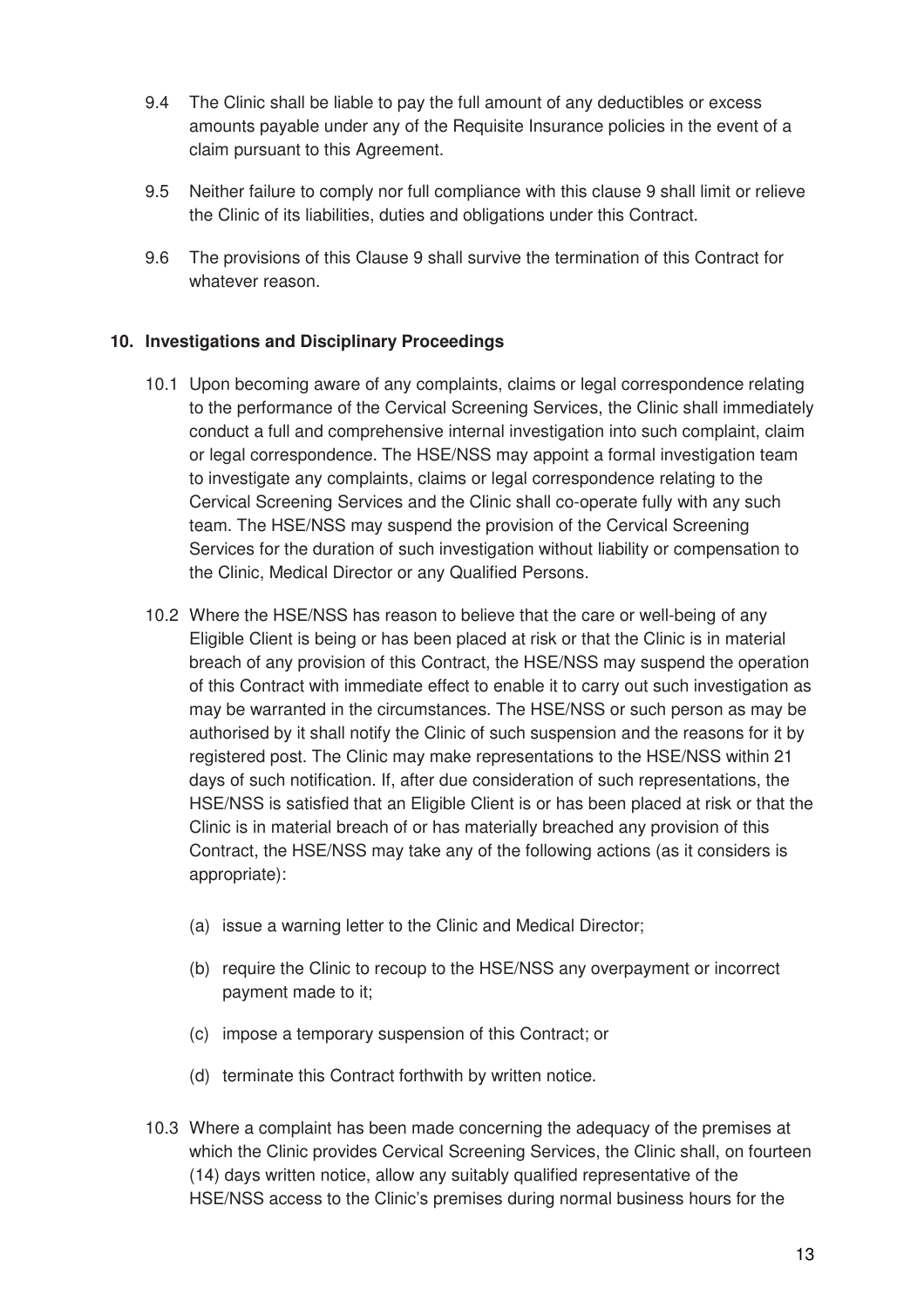purpose of carrying out a visit in connection with the provision of the Cervical Screening Services at those premises. The Clinic agrees that it shall provide, and shall ensure that the Medical Director, Qualified Persons and other personnel provide, all reasonable assistance to persons carrying out such visits.

- 10.4 If the Clinic is aggrieved by specific action taken against the Clinic by the HSE/NSS pursuant to this Contract the Clinic may (but shall not be obliged to) request the HSE/NSS to establish a panel, to be known as the 'Clinic's Appeals Tribunal', by writing to the HSE/NSS within 21 days of the date on which the action giving rise to the grievance occurred. In this event the Parties shall, as soon as practicable thereafter, convene a Clinic's Appeals Tribunal, which shall consist of:
	- (a) one person nominated by the Clinic's representative body (for example, the IMO or any other representative body chosen by the Clinic) who may be an employee, servant or agent of that body or the Clinic;
	- (b) one person nominated by the HSE/NSS (who may be an employee, servant or agent of the HSE/NSS); and
	- (c) one person, who shall be agreed by the persons nominated under (a) and (b) above (or if they cannot agree, by the President of the Law Society of Ireland (or his nominee)) and who shall act as an independent Chairman of the Clinic's Appeals Tribunal.
- 10.5 The Clinic's Appeals Tribunal, if convened, shall hear the appeal by the Clinic, taking account of the views expressed by the Clinic and the HSE/NSS, and shall (based on the view of the majority of the members of the panel) recommend either endorsing, varying or rescinding the action of the HSE/NSS which has given rise to the appeal. Any such recommendation shall be final and binding on the Parties.
- 10.6 Clauses 5, 8, 9, 10 and 11 and any other clauses which expressly or impliedly survive the termination of this Contract shall remain in full force and effect following the termination of this Contract.
- 10.7 Termination of this Contract shall be without prejudice to any other rights or remedies a Party may be entitled to exercise in law and shall not affect any accrued rights or liabilities of either Party arising in any way out of this Contract as at the date of termination and, in particular but without limitation, the right to recover damages against the other Party.
- 10.8 Either Party may terminate this Contract provided that three (3) months written notice is given to the other Party.

#### **11. Arbitration**

- 11.1 The Parties to this Contract shall seek to resolve any dispute between them arising out of or relating to this Contract, promptly, amicably and in good faith.
- 11.2 In the event that the Clinic does not wish to use the process referred to in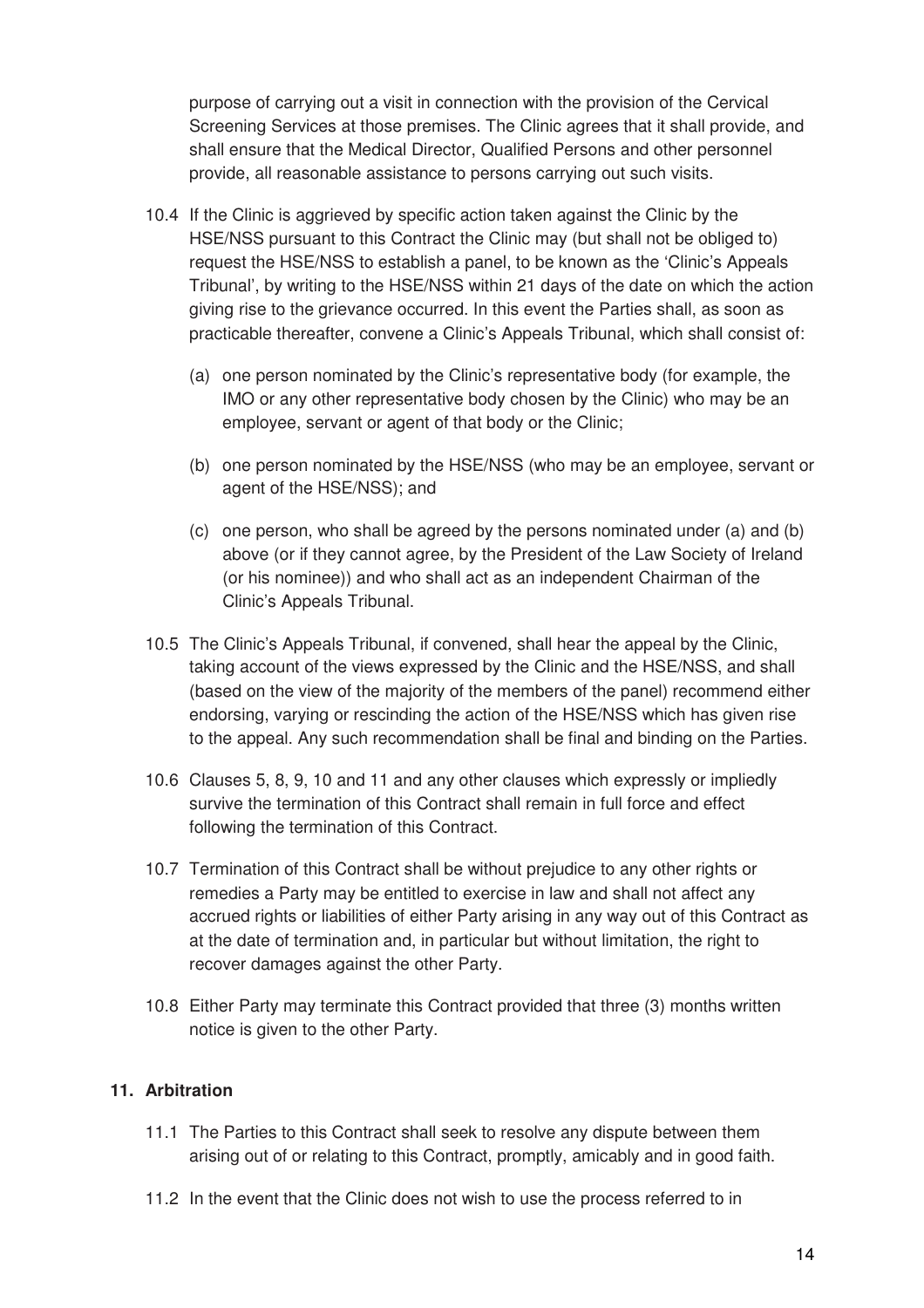Clause 10.4, and the dispute cannot be resolved pursuant to clause 11.1, either Party may refer the matter to arbitration for full and final settlement. In this event, the Parties shall agree and appoint a suitable arbitrator (or in default of agreement and appointment within a reasonable period, by an arbitrator nominated by the President of the Law Society of Ireland (or his nominee)). The arbitration shall be held in Dublin, Ireland and the language of the arbitration shall be English. The arbitrator's decision shall be final and binding upon the Parties and the Arbitration Act 2010 shall apply.

11.3 The Clinic may if it so wishes be assisted by representatives during any dispute resolution process.

#### **12. Assignment/Sub-contracting**

12.1 The Clinic shall not assign, transfer, sub-contract or in any other manner make over to any third party any benefit and/or burden of this Contract without the prior written consent of the HSE/NSS. For the avoidance of doubt and without prejudice to the foregoing, it is acknowledged and agreed that the Cervical Screening Services may be carried out by Qualified Persons.

#### **13. General**

- 13.1 This Contract embodies and sets forth the entire Contract and understanding between the Parties and supersedes all prior oral or written contracts, understandings or arrangements relating to its subject matter. Neither of the Parties shall be entitled to rely on any understanding or arrangement which is not expressly set forth in this Contract.
- 13.2 This Contract shall not be amended, modified, varied or supplemented except in writing signed by the Parties, save that the HSE/NSS may, upon a recommendation from the Quality Assurance Committee, amend the NSS Guidelines for Quality Assurance in Cervical Screening and notify the Clinic and its Medical Director of any such amendment at any time.
- 13.3 No failure or delay on the part of either Party to exercise any right or remedy under this Contract shall be construed or operate as a waiver thereof; nor shall any single or partial exercise of any right or remedy. The rights and remedies provided in this Contract are cumulative and are not exclusive of any rights or remedies provided by law.
- 13.4 Nothing in this Contract and no action taken by the Parties under this Contract shall constitute a partnership, association, joint venture or other co-operative entity between the Parties.
- 13.5 Any notice or other document to be given under this Contract shall be in writing and shall be deemed to have been duly given if left at or delivered by hand, or if sent by express courier, registered post with return receipt, facsimile transmission or electronic mail. Notices sent by express courier or registered